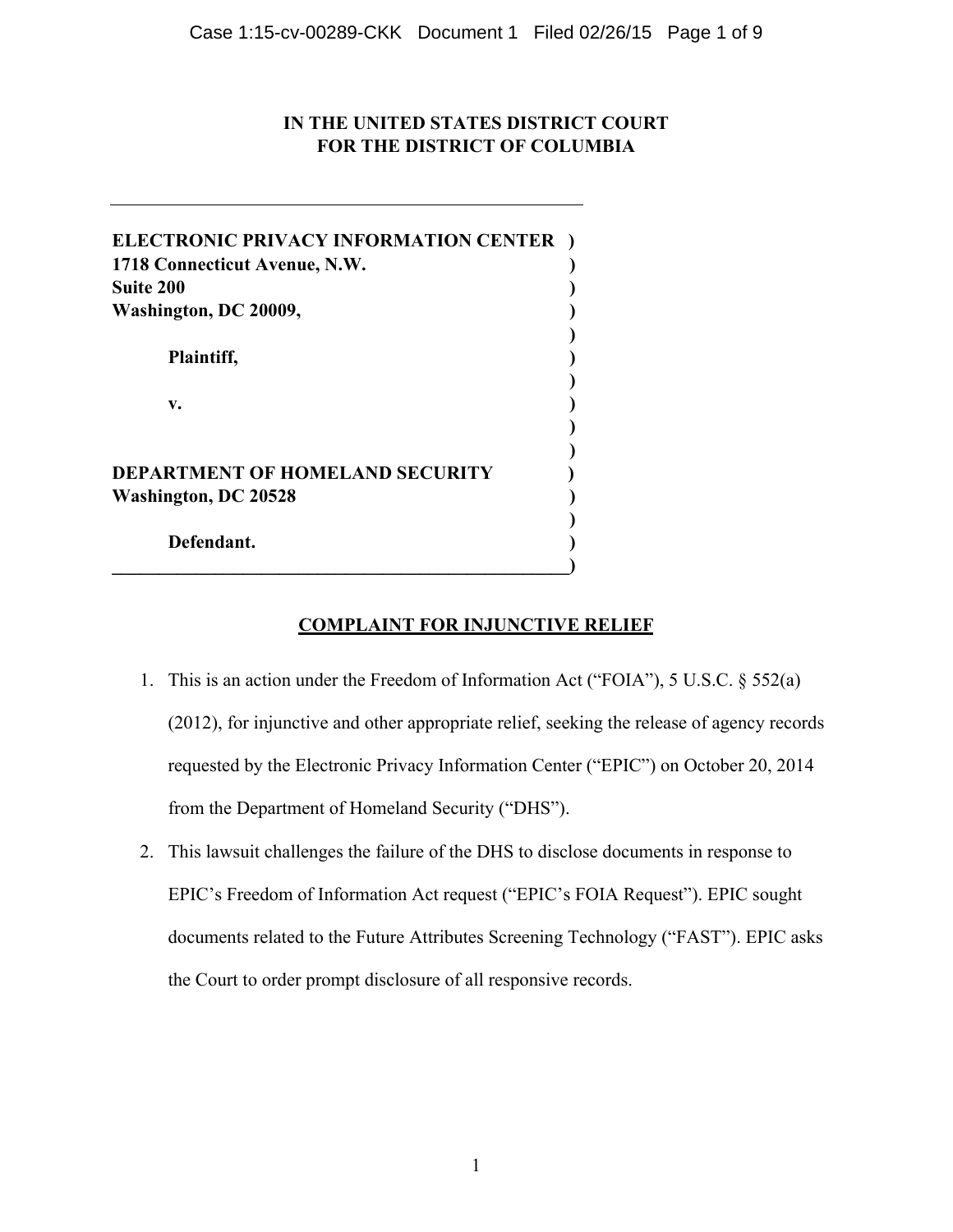#### **Jurisdiction and Venue**

3. This Court has subject matter jurisdiction over this action and personal jurisdiction over the parties pursuant to 5 U.S.C.  $\S$  552(a)(4)(A)(vii), 5 U.S.C.  $\S$  $\S$  552(a)(4)(B), and  $552(a)(6)(c)(i)$  (2012). This Court also has jurisdiction over this action pursuant to 28 U.S.C. § 1331 (2013). Venue is proper in this district under 5 U.S.C. § 552(a)(4)(B).

# **Parties**

- 4. Plaintiff EPIC is a public interest research organization incorporated as a not-for-profit corporation in Washington, D.C. EPIC conducts oversight of government activities and policies and analyzes their impact on civil liberties and privacy interests. Among its other activities, EPIC publishes books, reports, and a bi-weekly electronic newsletter. EPIC also maintains two popular Internet sites, http://www.epic.org and http://www.privacy.org/, which contain extensive information on current privacy issues, including documents obtained from federal agencies under the FOIA. EPIC routinely disseminates information to the public through its website and other media outlets. This Court recognized EPIC's role as a representative of the news media in *EPIC v. Dep't of Defense*, 241 F. Supp. 2d 5 (D.D.C. 2003).
- 5. Defendant the DHS is a Department of the Executive Branch of the U.S. government and an agency within the meaning of 5 U.S.C.  $\S$  552(f)(1). The DHS is headquartered in Washington, D.C.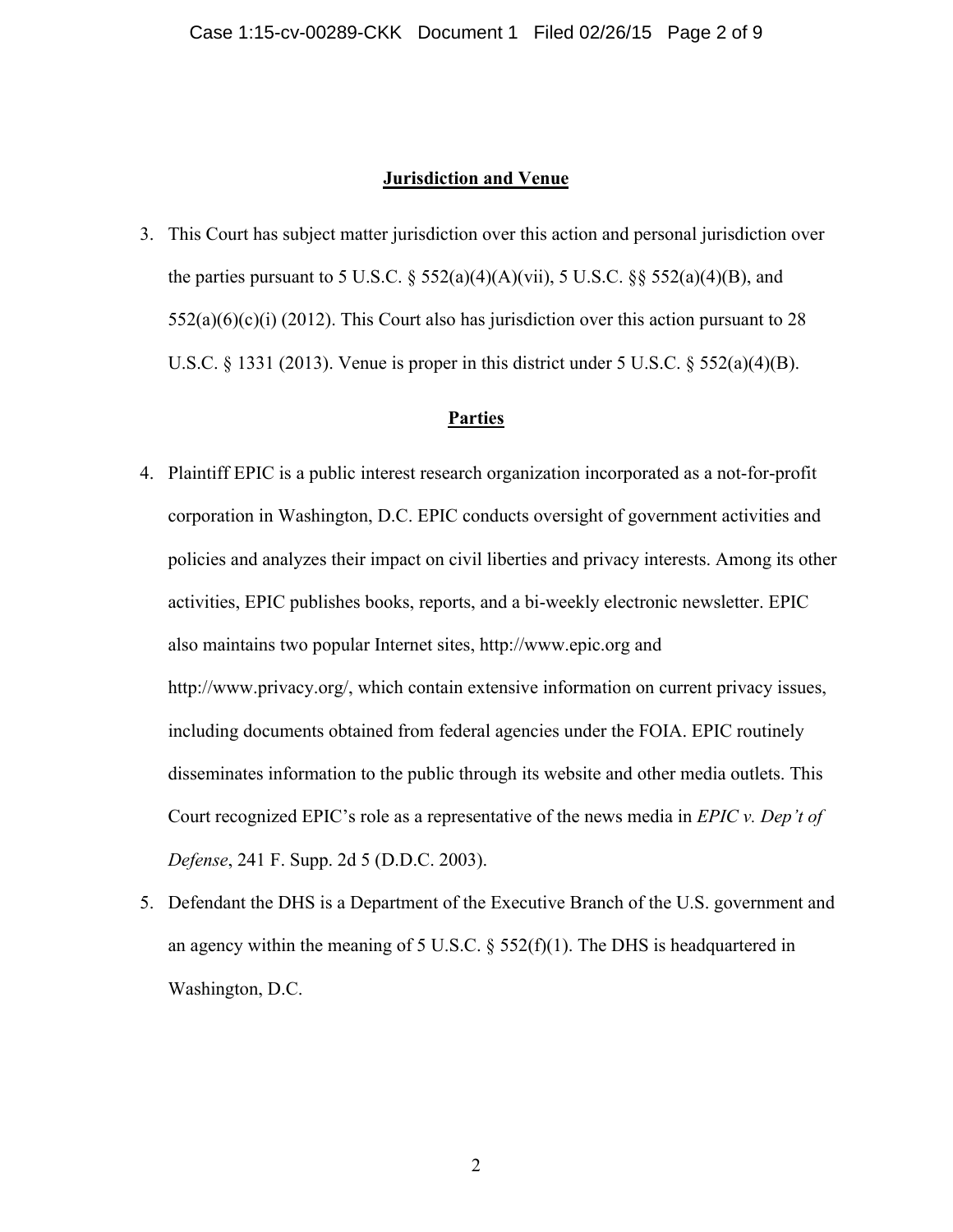# **FACTS**

- 6. The DHS's Science and Technology Directorate ("S&T") is the sponsor of the ongoing research program known as the FAST Project.<sup>1</sup>
- 7. The FAST Project is a "Minority Report" style initiative that aims to predict the probability that an individual, who is not suspected of any crime, might commit a future criminal act. 2
- 8. The techniques include the collection of personal information, including video images, audio recordings, cardiovascular signals, pheromones, electrodermal activity, and respiratory measurements.<sup>3</sup>
- 9. The agency will also collect biological and behavioral information from subjects as they engage in daily activities.<sup>4</sup>
- 10. The personal information of individuals covertly collected is then processed via secret algorithms for behavioral "abnormalities" that the agency claims indicate deceptive behavior or "mal-intent"
- 11. FAST is funded by S&T's Homeland Security Advanced Research Projects Agency, and is managed by S&T's Human Factors Behavior Sciences Division.<sup>5</sup>
- 12. The DHS acknowledged testing the FAST Project in a public space in early 2011, yet has refused to make public the test results.<sup>6</sup>

!!!!!!!!!!!!!!!!!!!!!!!!!!!!!!!!!!!!!!!!!!!!!!!!!!!!!!!!!!!!

<sup>&</sup>lt;sup>1</sup>Department of Homeland Security, *Privacy Impact Assessment Update for the Future Attribute Screening Technology (FAST)/Passive Methods for Precision Behavioral Screening,* 2 (Dec. 21, 2011),

http://www.dhs.gov/xlibrary/assets/privacy/privacy\_pia\_st\_fast-a.pdf. 2 Declan McCullagh, *Real Life Minority Report Program Gets A Tryout*, CBS News, Oct. 7, 2011, at http://www.cbsnews.com/news/real-life-minority-report-program-gets-a-try-out/. <sup>3</sup>

Department of Homeland Security, *supra*, note 1 at 5. 4

Department of Homeland Security, *Privacy Impact Assessment for the Future Attribute Screening Technology (FAST) Project,* 3-4 (Dec. 15, 2008), http://www.dhs.gov/xlibrary/assets/privacy/privacy\_pia\_st\_fast.pdf. 5 *Id.* at 2.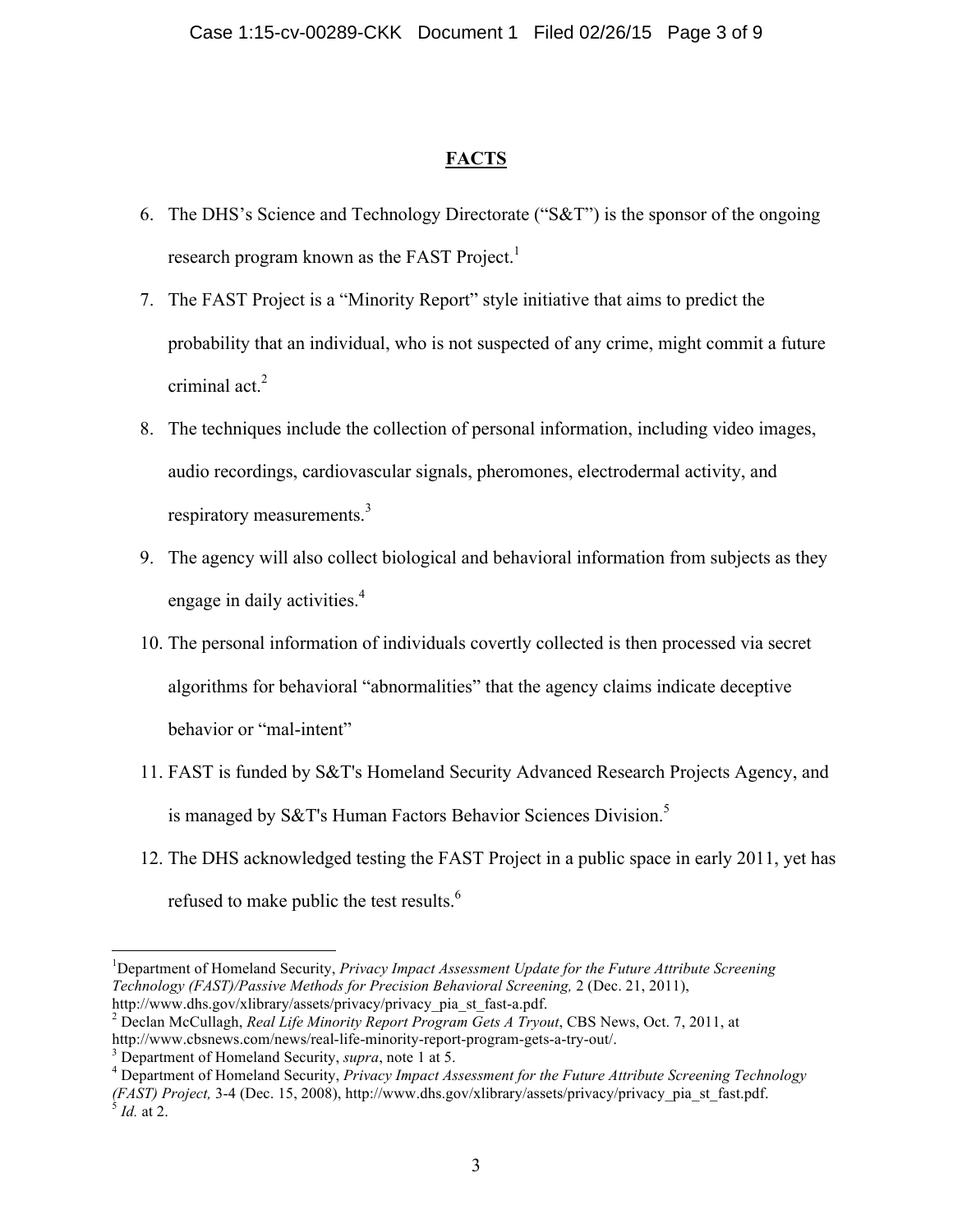- 13. The DHS has not provided the location or duration of the test, but has stated that fieldtesting occurred in the "northeast" and in a "large venue that is a suitable substitute for an operational setting," but not an airport.<sup>7</sup>
- 14. The DHS's experimental methodology has not been reviewed by independent experts nor has it been subjected to double-blind field-testing, as is standard in the scientific community. 8
- 15. The DHS has admitted that one out of five times its FAST Project incorrectly identifies a person as being deceptive or having "mal-intent."<sup>9</sup>
- 16. The DHS has not begun to address the enormous privacy, transparency, and accountability concerns of its "pre-crime" detection techniques, such as when the algorithm returns a false positive, or when an innocent individual is wrongly detained because he looks like a criminal to the computer.
- 17. The DHS has not developed protocols or guidelines for clearing a person falsely accused of criminal, terrorist activity by the FAST Project.<sup>10</sup>
- 18. It is vitally important for the agency to make available to the public more information about the "Future Attributes Screening Technology" program.

# **EPIC's FOIA Request**

19. Paragraphs 1-18 above are hereby incorporated by reference as if set forth fully herein.

!!!!!!!!!!!!!!!!!!!!!!!!!!!!!!!!!!!!!!!!!!!!!!!!!!!!!!!!!!!!!!!!!!!!!!!!!!!!!!!!!!!!!!!!!!!!!!!!!!!!!!!!!!!!!!!!!!!!!!!!!!!!!!!!!!!!!!!!!!!!!!!!!!!!!!!!!!!!!!!!!!!!!!!!!!!!!!!!!!!!!!!!!!!!!!!!!!!

 $^7$  *Id.* 

<sup>&</sup>lt;sup>6</sup> Sharon Weinberger, *Terrorist 'Pre-Crime' Detector Field Tested in United States*, Nature (May 27, 2011), http://www.nature.com/news/2011/110527/full/news.2011.323.html.

<sup>&</sup>lt;sup>8</sup> Department of Homeland Security, *supra* note 4 at 3.<br><sup>9</sup> Else Armunante, EAST: A Maghine To Detect Beaple

<sup>&</sup>lt;sup>9</sup> Eko Armunanto, *FAST: A Machine To Detect People Who Will Soon Break the Law, Digital Journal (Apr. 2, 2013), http://www.digitaljournal.com/article/347078.* 

<sup>&</sup>lt;sup>10</sup> EPIC.org, Future Attribute Screening Technology, https://epic.org/privacy/fastproject/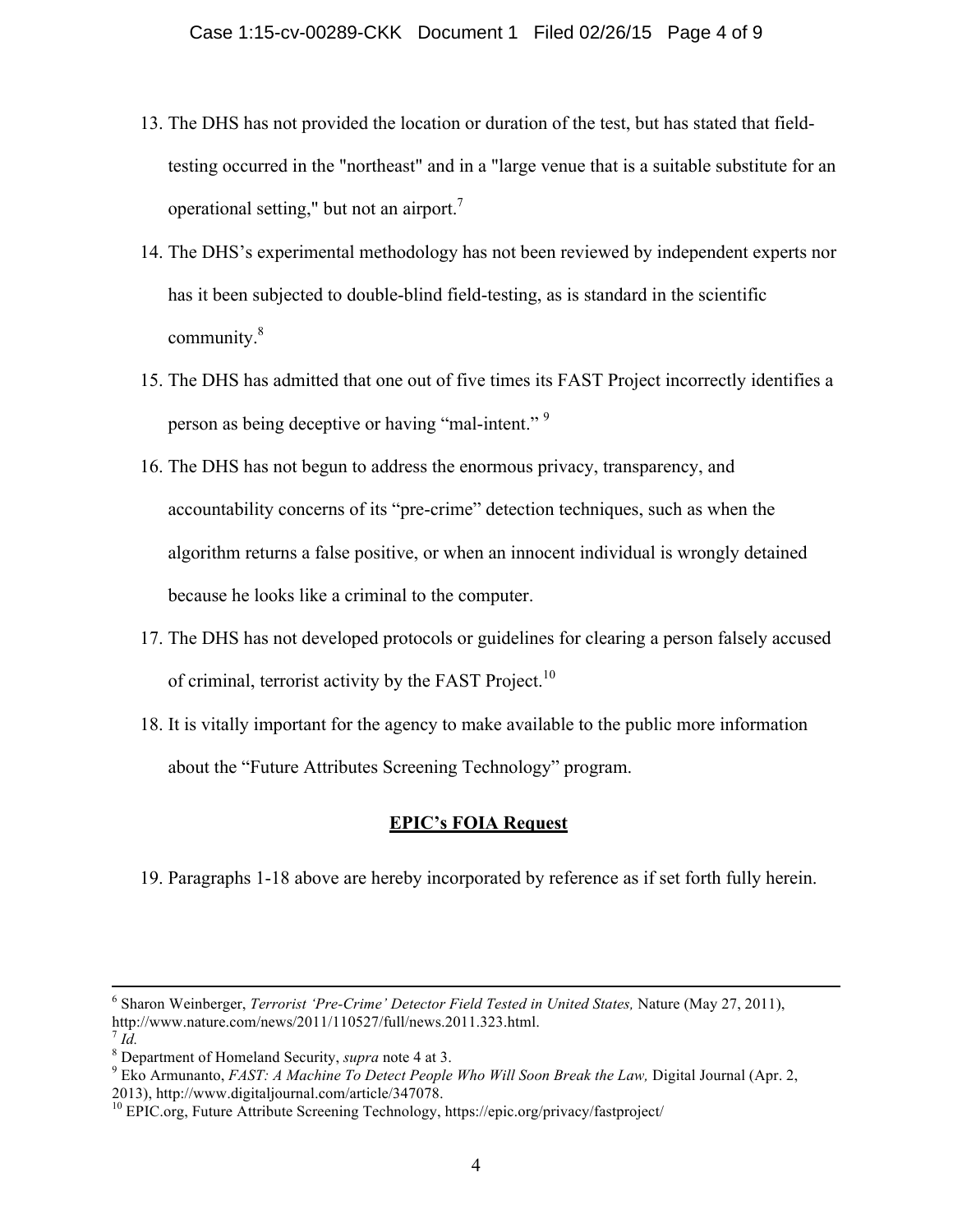- 20. On October 20, 2014, EPIC transmitted, via facsimile, a FOIA request to the DHS ("EPIC's FOIA Request").
- 21. EPIC's FOIA Request was received by the agency on October 20, 2014.
- 22. EPIC asked for the following agency records:
	- all Requests for Proposal, contracts, grant allocations, and Statements of Work for performing field-testing operations;
	- all technical specifications for data retention from sensors (and combinations of sensors) deployed in field-testing;
	- all recordings of any testing of FAST technologies since December 13, 2011; and
	- all documents related to future field-testing of FAST technologies (including but not limited to Plan of Action and Milestones, Memoranda of Agreeement/Understanding, and contracts)."
- 23. EPIC also sought "News Media" fee status as a "representative of the news media" under 5 U.S.C. § 552(4)(A)(ii).
- 24. EPIC further sought waiver of all duplication fees because disclosure of the records requested will contribute significantly to public understanding of the operation or activities of the government. 5 U.S.C. 552(4)(A).
- 25. EPIC argued that the documents would provide details about the scope of the FAST Project, a government surveillance program that should be subject to public scrutiny and discussion.
- 26. On February 24, 2014, EPIC clarified, via telephone, that EPIC is only seeking, in all four categories of EPIC's request, documents created after December 13, 2011.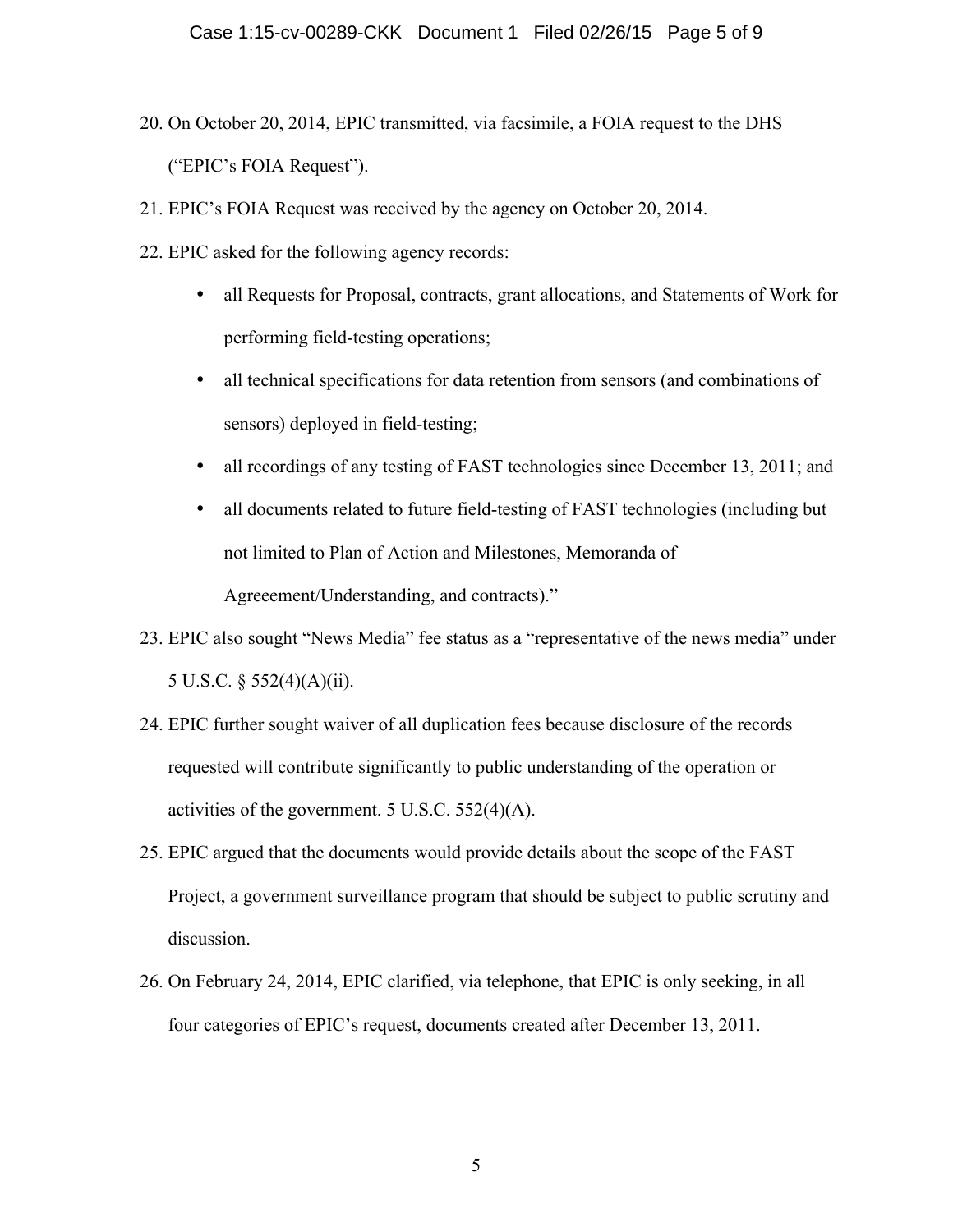27. EPIC has received no determination from the DHS pertaining to the substance of EPIC's FOIA Request or EPIC's request for news media fee status and fee waiver.

## **EPIC has Constructively Exhausted its Administrative Remedies**

- 28. Paragraphs 1-27 above are hereby incorporated by reference as if set forth fully herein.
- 29. It has been 86 business days since EPIC's FOIA Request was sent, via fax, to the DHS.
- 30. The DHS has failed to make a determination regarding EPIC's FOIA Request within the time period prescribed by 5 U.S.C.  $\S$  552(a)(6)(A)(ii) and (a)(6)(E)(iii) (2013).
- 31. The DHS's failure to make a determination within the statutory limit violates the FOIA.
- 32. EPIC has constructively exhausted the administrative remedies. 5 U.S.C. § 552(a)(6)(C)(i) (2013).

## **Count I**

# **Violation of FOIA: Failure to Comply with Statutory Deadlines**

- 33. Paragraphs 1-32 above are hereby incorporated by reference as if set forth fully herein.
- 34. As described above, Defendant DHS's failure to make a determination regarding EPIC's Request violated the statutory deadline imposed by the FOIA set forth in 5 U.S.C. § 552  $(a)(6)(A)(ii)$  and  $(a)(6)(E)(iii)$  (2013).
- 35. EPIC has constructively exhausted the applicable administrative remedies with respect to EPIC's FOIA Request. 5 U.S.C. § 552(a)(6)(C)(i) (2013).

#### **Count II**

## **Violation of FOIA: Unlawful Withholding of Agency Records**

36. Paragraphs 1-35 above are hereby incorporated by reference as if set forth fully herein.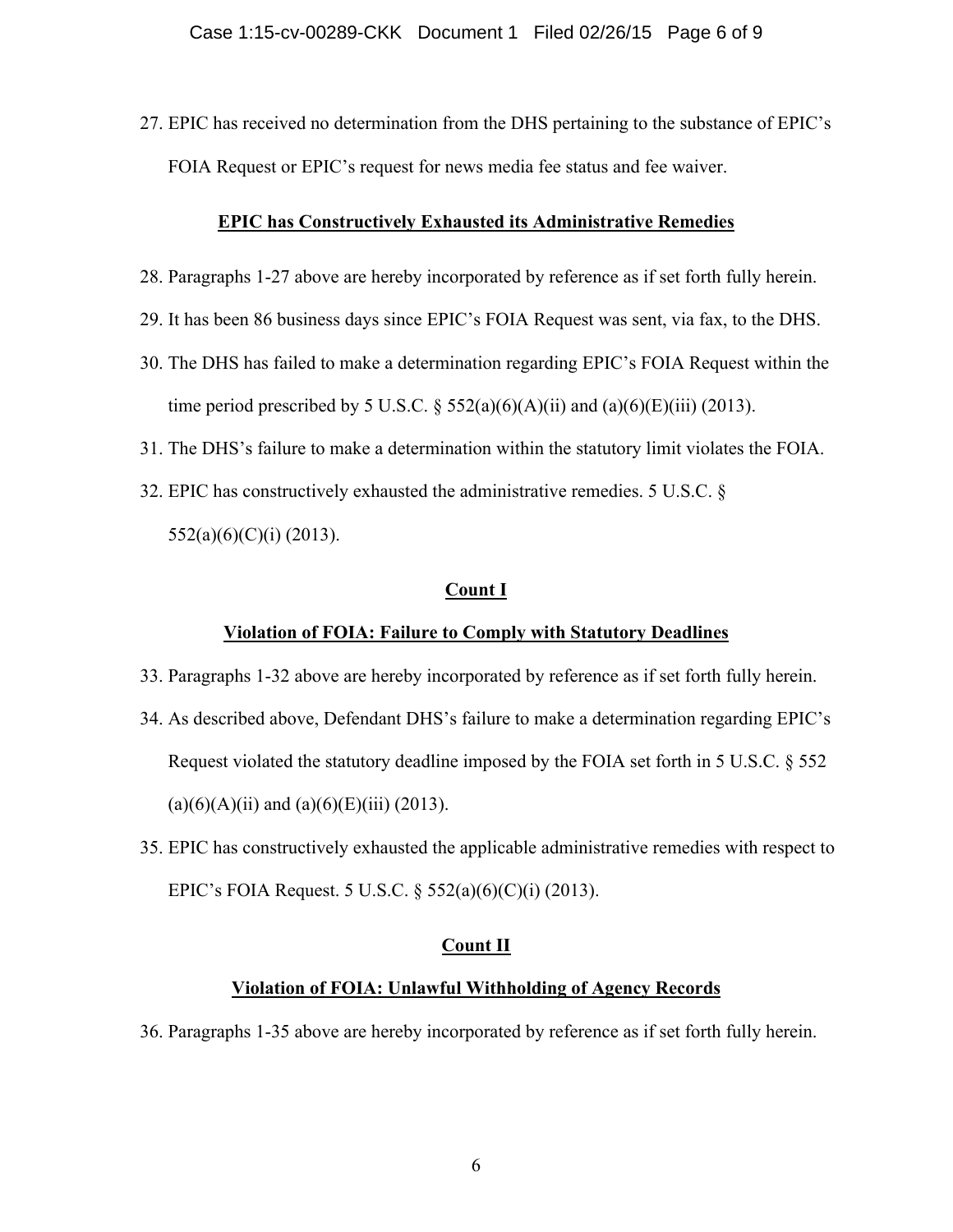- 37. As described above, the DHS has failed to comply with statutory deadlines and failed to make responsive records available to EPIC.
- 38. As a result of DHS's unlawful delay, EPIC and the public have been denied access to agency records to which the parties are lawfully entitled under the FOIA, 5 U.S.C. § 552(a)(3)(A) (2013).
- 39. EPIC has constructively exhausted the applicable administrative remedies with respect to EPIC's FOIA Request. 5 U.S.C. § 552(a)(6)(C)(i) (2013).
- 40. EPIC is entitled to injunctive relief compelling the prompt disclosure of the requested agency records.

#### **Count III**

#### **Violation of FOIA: Failure to Grant News Media Fee Status**

- 41. Paragraphs 1-40 above are hereby incorporated by reference as if set forth fully herein.
- 42. In the EPIC FOIA Request, EPIC set forth facts and law in support of a determination that it is entitled to Media Fee Status.
- 43. EPIC has constructively exhausted administrative remedies with respect to the fee status determination. 5 U.S.C. § 552(a)(6)(C)(i) (2013).
- 44. EPIC is entitled to a determination that it is a media requester as the agency failed to comply with the time limit under 5 U.S.C.  $\S$  552 (a)(6)(A)(ii) and (a)(6)(E)(iii). 5 U.S.C.  $\S$  552(a)(4) (2013).
- 45. EPIC is also entitled to a determination that it is a media requester as a matter of law. *EPIC v. Department of Defense,* 241 F. Supp. 2d 5 (D.D.C. 2003).

# **Count IV**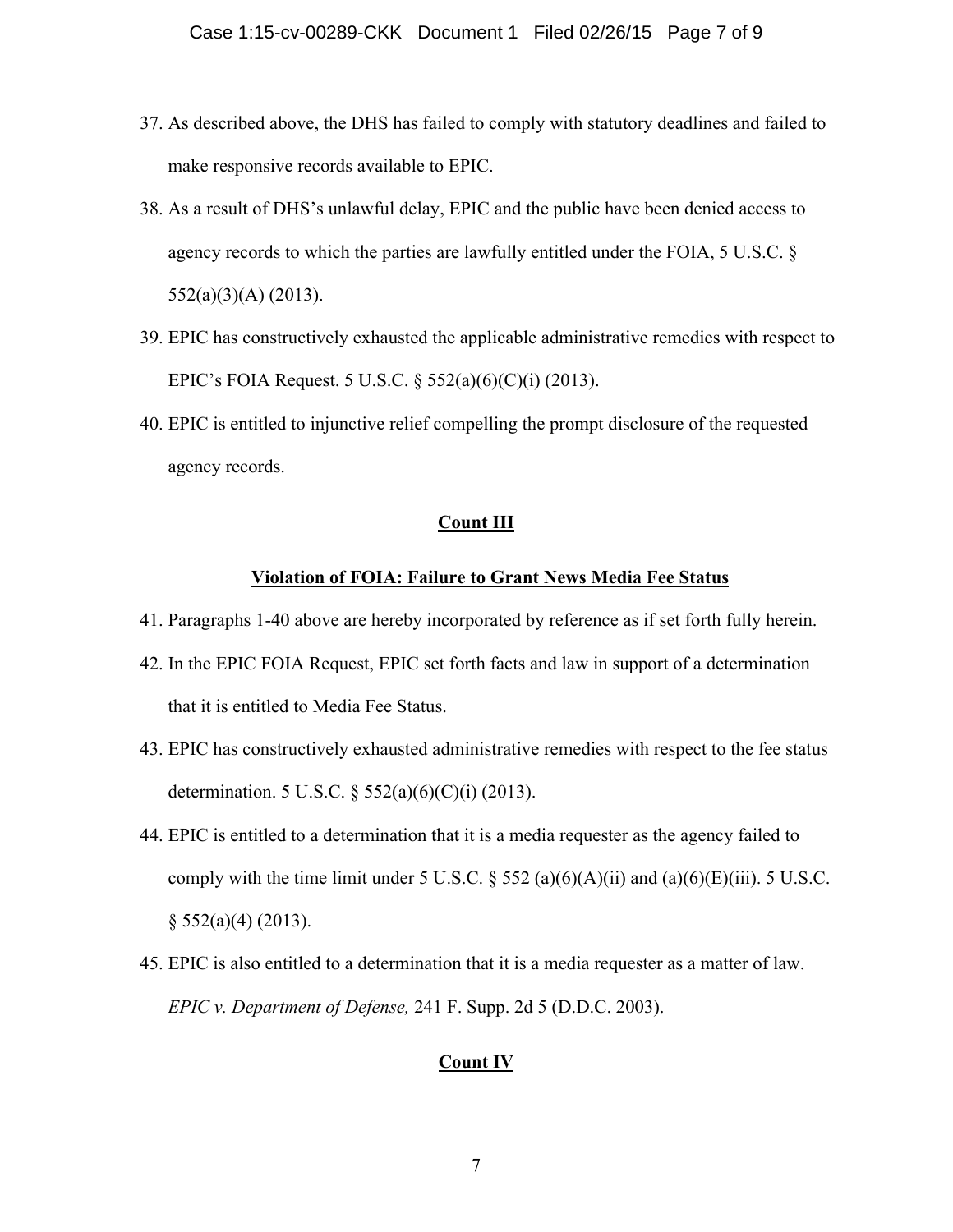#### **Violation of FOIA: Failure to Grant a Fee Waiver**

- 46. Paragraphs 1-45 above are hereby incorporated by reference as if set forth fully herein.
- 47. In the EPIC FOIA Request, EPIC set forth facts and law in support of a fee waiver.
- 48. The agency failed to make a determination on EPIC's fee waiver request.
- 49. EPIC has constructively exhausted remedies with respect to a fee waiver determination. 5 U.S.C.  $\S$  552(a)(6)(C)(i) (2013).
- 50. EPIC is entitled to injunctive relief providing for a fee waiver in this matter as a consequence of the agency's failure to make a determination on the fee waiver request.
- 51. EPIC is also entitled to a fee waiver in this matter as the agency failed to comply with the time limit under 5 U.S.C. § 552 (a)(6)(A)(ii) and (a)(6)(E)(iii) (2013). 5 U.S.C. §  $552(a)(4)(A)(viii) (2013).$

## **Requested Relief**

WHEREFORE, Plaintiff prays that this Court:

- A. Order Defendant to conduct a reasonable search for all responsive records;
- B. Order Defendant to promptly disclose to EPIC responsive records;
- C. Order Defendant to produce a Vaughn Index identifying any document or portion of a document withheld, stating the statutory exemption claimed, and explaining how disclosure would damage the interests protected by the claimed exemption;
- D. Order Defendant to grant EPIC media status;
- E. Order Defendant to grant EPIC a fee waiver;
- F. Award Plaintiff its costs and reasonable attorneys' fees incurred in this action pursuant to 5 U.S.C. § 552(a)(4)(E) (2013); and
- G. Grant such other relief as the Court may deem just and proper.